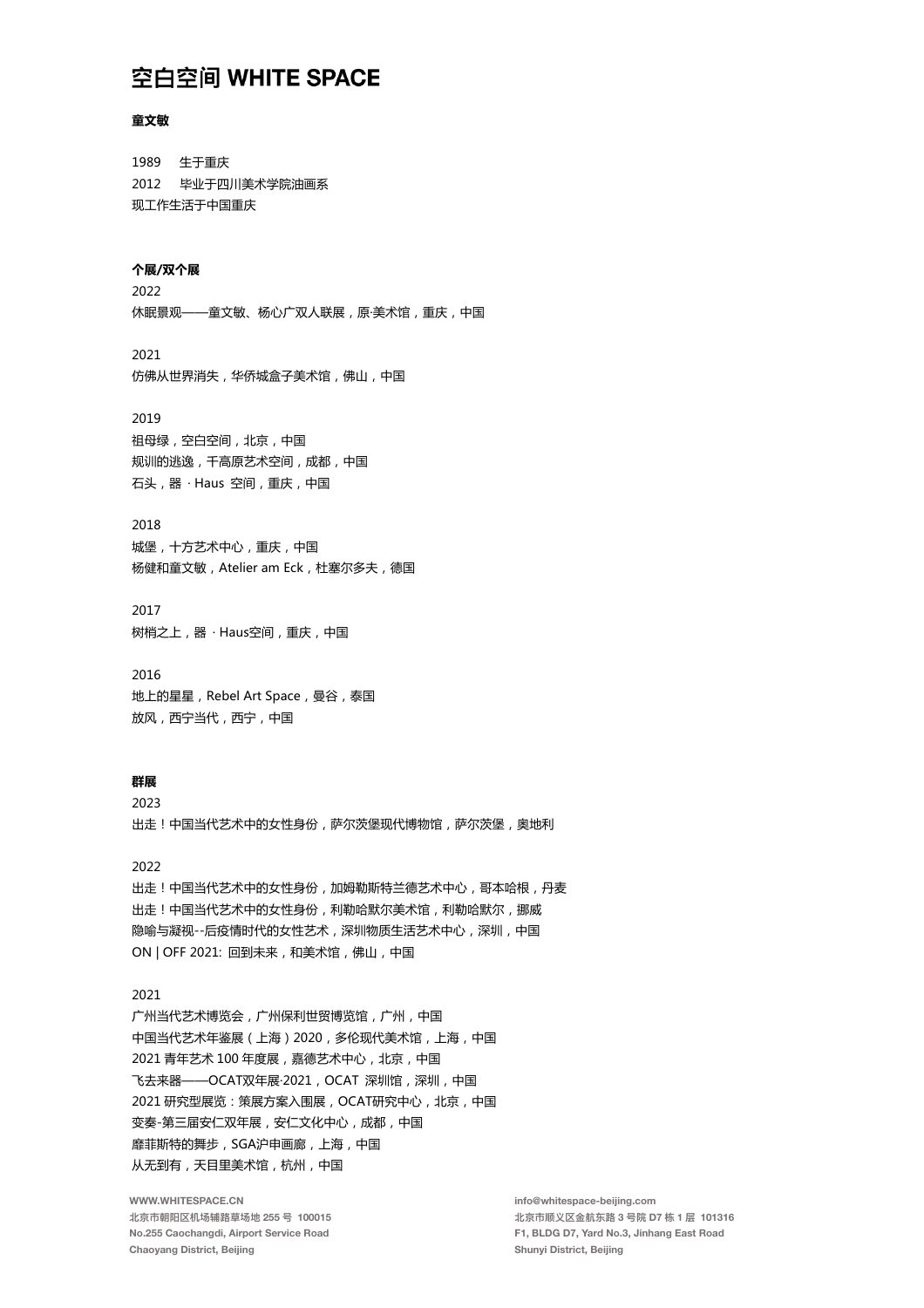"超级链接"751 国际设计节,北京 751 园区,北京,中国 超融体——2021 年成都双年展,成都天府艺术公园,成都,中国 坐标系·空盒,现代汽车文化中心,北京,中国 以物为身,zapbeijing,北京,中国 汲物之思,金鹰美术馆,南京,中国 "做更好的人"——新一代的工作方法:新工作、新身份、新方向、新生活,山中天艺术中心,北京,中国 散步——从社区延伸到自然,云美术馆,深圳,中国 日常的智慧-当代艺术邀请展,银川当代美术馆,银川,中国

画廊周北京 2021"公共单元",画廊周北京,北京,中国

### $2020$

2020 A4 国际艺术家驻留项目展览"附近的人", 麓湖·A4 美术馆, 成都, 中国 双城记——成都·重庆当代影像展,成都当代影像馆,成都,中国 十二年:现场档案——UP-ON向上国际现场艺术节 2008-2020,麓山美术馆,成都,中国 湿运行,第 13 届上海双年展"水体",上海当代艺术博物馆,上海,中国 Koganecho Bazaar 2020 Vol.2, Koganecho Area Management Center,横滨,日本 李氏家宅鸿运展,豪方天际小区,深圳,中国 世间风物——和美术馆启动展,和美术馆,佛山,中国 After Hope: Videos of Resistance, Asian Art Museum, 旧金山, 美国 被打断的饭局,昊美术馆(上海),上海,中国 正在加载中,ART POWER 100 艺术季,昆泰·嘉瑞文化中心,北京,中国 临时症候,星汇当代美术馆,重庆,中国 重逢岛,原·美术馆,重庆,中国 辟新·更生,四川美术学院美术馆,重庆,中国 练习曲,阿那亚艺术中心,北戴河,中国 具身之镜:中国录像艺术中的行为与表演,新世纪当代艺术基金会北京空间,北京,中国 画廊周北京 2020"新势力单元",画廊周北京,北京,中国 从街头到语言: 2008 年以来的西南行为艺术, 麓湖·A4 美术馆, 成都, 中国

## 2019

从街头到语言: 2008 年以来的西南行为艺术, A4 美术馆, 成都, 中国 观念、形式和日常化——第三届当代艺术双年年展,设计互联 | 海上世界文化艺术中心,深圳,中国 "声名狼藉者"及其不可解的存在方式,上海当代艺术博物馆,上海,中国 第七届 UP-ON 向上国际现场艺术节, 西南财经大学天府学院, 成都, 中国 摄影 180 年在中国,银川当代美术馆,银川,中国 策展课,华·美术馆,深圳,中国 中国当代艺术年鉴展 2018,北京民生现代美术馆,北京,中国 漫游者之歌,空白空间,北京,中国 Longan, House of Egorn, 柏林, 德国 即逝存档,墨方,北京,中国

#### 2018

华宇青年奖入围展:前提,华宇艺术中心,三亚,中国 不明的风景: 亚洲酒店计划 2018, BARRAK, 冲绳, 日本 蓝顶美术馆馆际交流项目展:变,华莱士画廊,莫林斯维尔,新西兰 第六届 UP-ON (向上)国际现场艺术节,蓝顶美术馆,成都,中国 超时空影像展,上海多伦现代美术馆,上海,中国 回应-国际行为艺术节和会议,东京;福岛,日本 途中镜子,GCA星汇当代美术馆,重庆,中国

WWW.WHITESPACE.CN 北京市朝阳区机场辅路草场地 255 号 100015 No.255 Caochangdi, Airport Service Road Chaoyang District, Beijing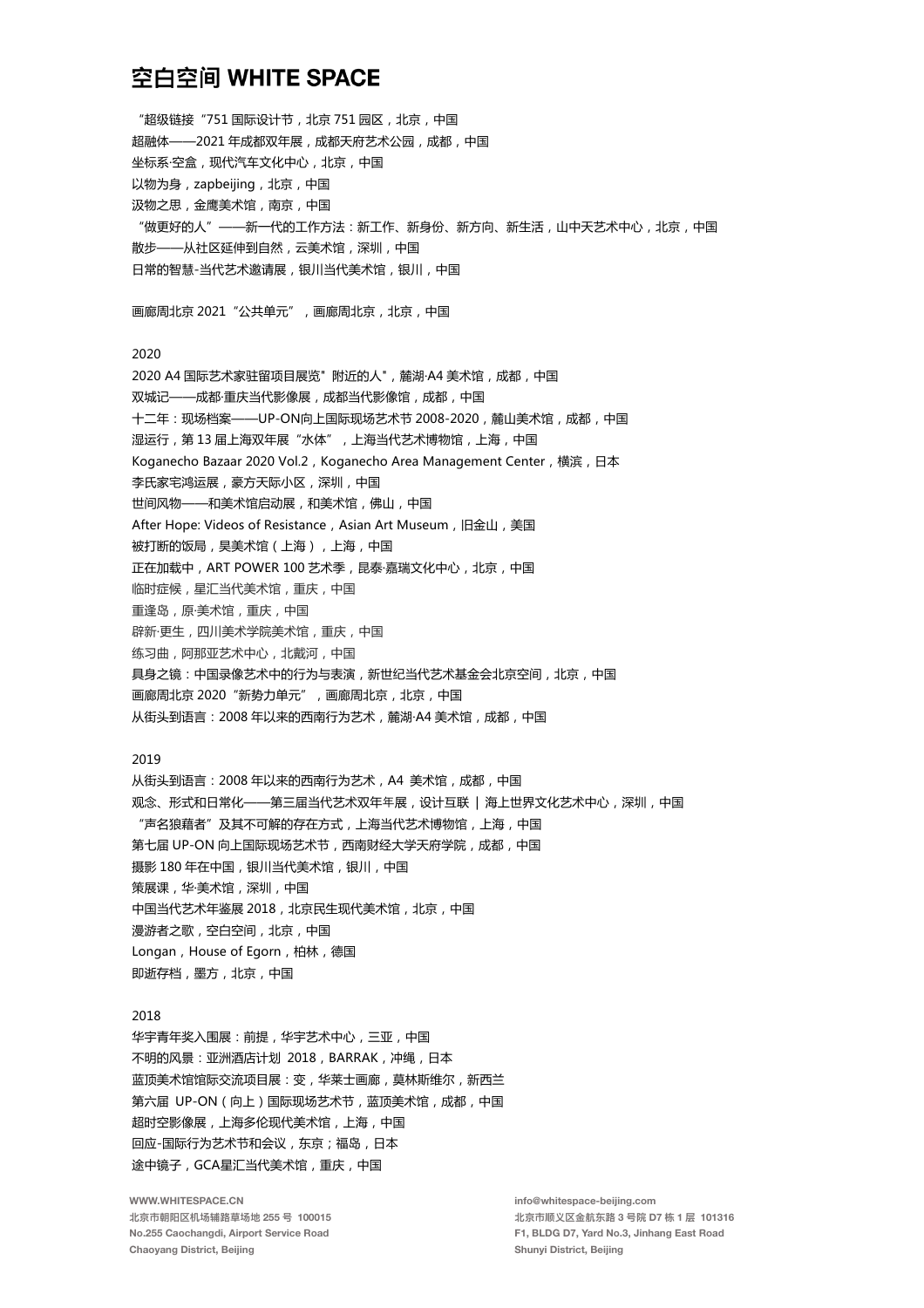2017

思想的形式——第八届新星星艺术奖入围百位艺术家联展,德基美术馆,南京,中国 第五届 UP-ON (向上)国际现场艺术节, 基准方中艺术空间, 成都, 中国 关系前后,GCA星汇当代美术馆,重庆,中国 瞬间之永恒:四川行为艺术展,阿德莱德艺术中心,阿德莱德,澳大利亚 100 公里项目第四回,了了艺术传播中心,成都,中国 潜能的敞现-四川美术学院青年艺术家驻留计划 2016-2017 年度作品展,罗中立美术馆,重庆,中国 第二届圈子艺术青年奖入围作品展,圈子艺术中心,深圳,中国 万丈高楼平地起:第二届长江国际影像双年展,长江当代美术馆,重庆,中国 第五届明天当代雕塑奖入围暨获奖作品展,罗中立美术馆,重庆,中国 100 公里项目第二回,了了艺术传播中心,成都,中国

#### 2016

2016 第十一届以色列 ZAZ 国际行为艺术节, Petach Tikva Museum; Performance Art Platform, 特拉维夫, 以色列 车间-HW工厂计划 2 016,何伟铁艺厂,重庆,中国 中国行为艺术三十年文献展,北京民生现代美术馆,北京,中国 去工厂的路有多远,器空间,重庆,中国 第四届UP-ON(向上)国际现场艺术节,水璟塘,成都,中国 绵延的观念空间--状态与方法,蓝顶美术馆,成都,中国 别处?On the Other Side,器空间,重庆,中国 维也纳-重庆国际工作坊 2016,LP艺术空间,重庆,中国 异质共生-2016 国际当代艺术展,长江汇当代美术馆,重庆,中国 灯光艺术行动,Arta Contemporary Art Institute,洛雷斯坦,伊朗 越界-过渡,国际跨媒体艺术节,赛马会创意艺术中心,香港,中国

#### 2015

链接-在地与游牧,星汇当代美术馆,重庆,中国 以身观身:2015 中国行为艺术文献展,旧法院大楼,澳门,中国 第三届UP-ON(向上)国际现场艺术节,四川大学美术馆,成都,中国 Transart Communication International Performance Art Encounter, Kassak Centre for Intermedia Creativity, A4, Galéria umenia Ernesta Zmetáka, 布达佩斯, 匈牙利; Csemadok, 新扎姆基, 斯洛伐克 "INTERAKCJE"-第17 届国际艺术节, Interakcje, 彼得库夫特雷布纳尔斯基, 波兰 2015 金色的田野:中国田野调查跨界对话国际论坛,LP艺术空间,重庆,中国

### 2014

澳门国际行为艺术节MIPAF 014,牛房艺术空间,澳门,中国 广州-现场 5 国际行为艺术节,小洲村优游当代艺术中心,广州,中国 器-Haus空间青年艺术工作坊,器空间,重庆,中国 Meta:重庆现场国际行为艺术节 2014,序空间,重庆,中国 薪火行为艺术节 2014,重庆,中国 2014 序空间青年艺术家实验艺术推广计划,序空间,重庆,中国 Asiatopia- 2014 国际行为艺术节,曼谷艺术文化中心,曼谷;清迈大学美术馆,清迈,泰国 雾厂实验-深圳行为计划-前方变速,深圳,中国 谷雨行动:中国城市行为艺术联合展演第八回,半坡国际艺术区,西安,中国

#### 2013

澳门国际行为艺术节MIPAF2013,牛房艺术空间,澳门,中国 吹,序空间,重庆,中国

WWW.WHITESPACE.CN 北京市朝阳区机场辅路草场地 255 号 100015 No.255 Caochangdi, Airport Service Road Chaoyang District, Beijing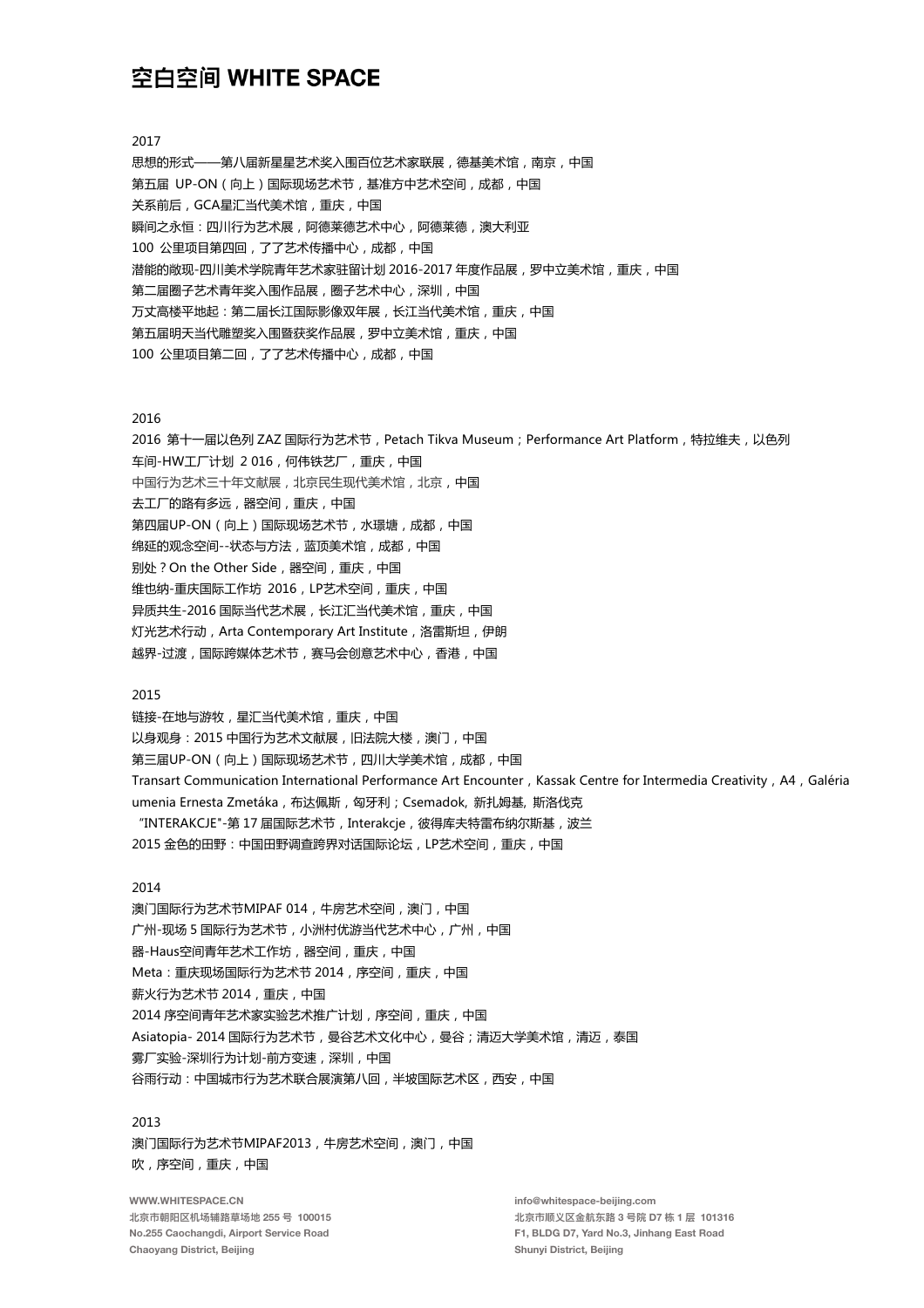2013 乌镇戏剧节,乌镇,中国 2013 谷雨行动:中国当代行为艺术城市联合展演,纺织城半坡国际艺术区,西安,中国 春天的落叶,序空间,重庆,中国 生成与共振,序空间,重庆,中国

2012 寻找家园:迁徙与栖居艺术实验项目系列活动,序空间,重庆,中国

#### **奖项与驻地项目**

2021 瑞士文化基金会艺术家驻留项目,瑞士

2019 Offshore Residency, No Trace Art Season, 金之岛, 马来西亚

2018 评委会大奖,华宇青年奖,三亚,中国

第一名,第八届新星星艺术奖,南京,中国 器·Haus 空间与杜塞尔多夫城市文化局艺术家交换驻留项目,杜塞尔多夫城市文化局,杜塞尔多夫,德国

# 2017

第五届明天当代雕塑奖,四川美术学院,重庆,中国 四川美术学院青年艺术家驻留计划, 四川美术学院 CAEA 美术馆, 重庆, 中国

# 2016

以身观身-中国行为艺术文献展评选嘉许艺术家,旧法院大楼,澳门,中国 Rebel Art Space,曼谷,泰国 西宁当代,西宁,中国

2015 SAYA 菁英国际青年艺术家支持计划奖,成都,中国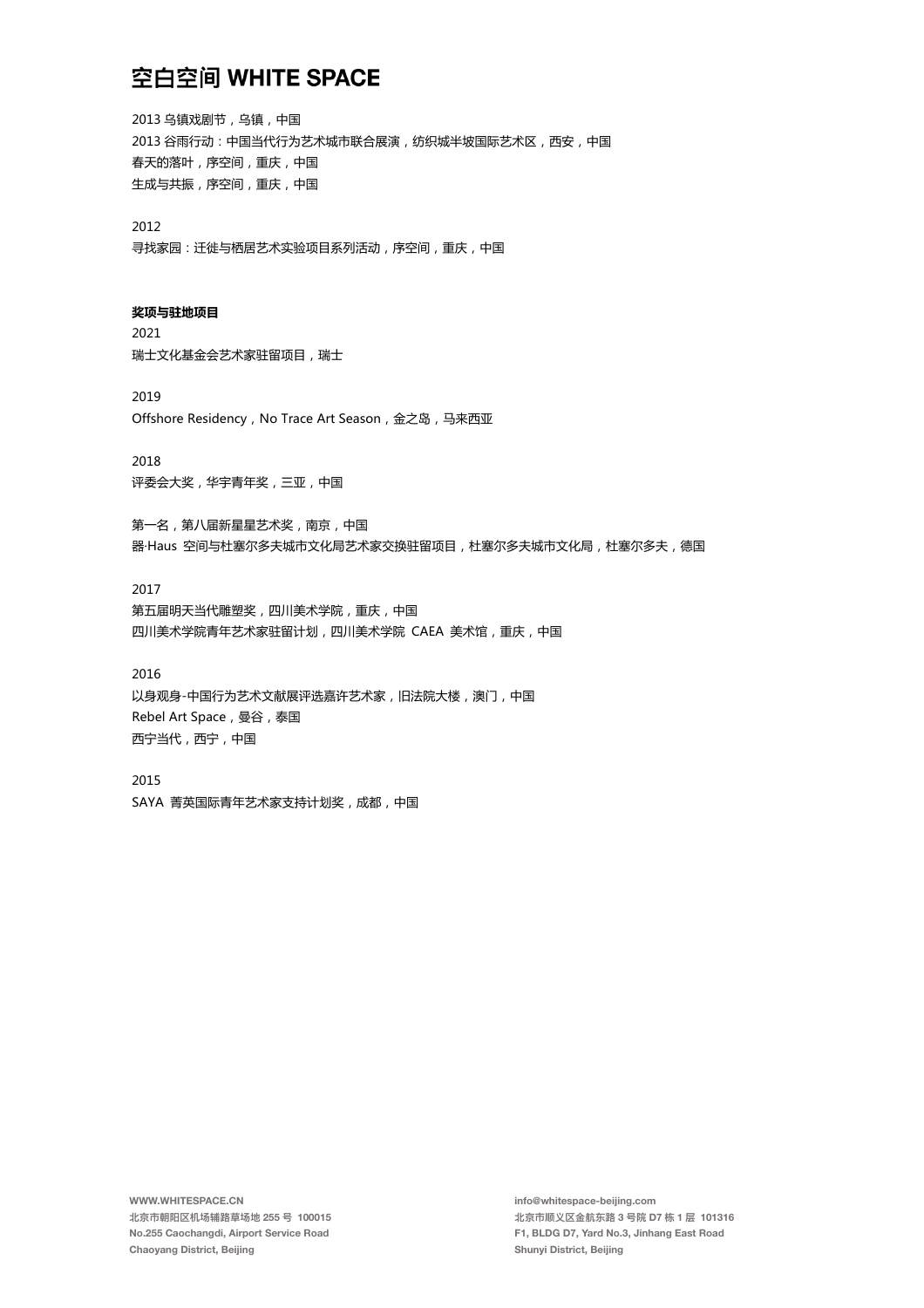## **TONG WENMIN**

1989 Born in Chongging, China. 2012 Graduated from Sichuan Fine Art Institute, Chongqing Currently Works and lives in Chongqing, China

#### **Solo / Duo Exhibitions**

2022

Dormant Landscape: Yang Xinguang and Tong Wenmin's Exhibition, Essence Contemporary Art Museum, Chongqing, China

#### 2021

As if Gone from the World, OCT Boxes Art Museum, Foshan, China

#### 2019

Emerald, WHITE SPACE BEIJING, Beijing, China Escape from Discipline, Thousand Plateau Art Space, Chengdu, China Stone, Organ Haus Art Space, Chongqing, China

2018

Castle, Dimensions Art Center, Chongqing, China Yang Jian und Tong Wenmin, Atelier am Eck, Düsseldorf, Germany

2017 Above The Tree, Organ Haus Art Space, Chongqing, China

#### 2016

Stars on the Earth, Rebel Art Space, Bangkok, Thailand Fly the Wind, Xining Contemporary Art Space, Xining, China

## **Group Exhibitions / Performances**

2023 Stepping Out! Female Identities in Chinese Contemporary Art, Salzburg Museum der Moderne, Salzburg, Austria

#### 2022

Stepping Out! Female Identities in Chinese Contemporary Art, Gamle Strand, Copenhagen, Denmark Stepping Out! Female Identities in Chinese Contemporary Art, Lillehammer Art Museum, Lillehammer, Norway Metaphor and Gaze: Female Art in the Post-pandemic, LA VIE Material Life Art Center ON | OFF 2021: Carousel of Progress, HE ART MUSEUM, Foshan, China

# 2021

WWW.WHITESPACE.CN 北京市朝阳区机场辅路草场地 255 号 100015 No.255 Caochangdi, Airport Service Road Chaoyang District, Beijing info@whitespace-beijing.com 北京市顺义区⾦航东路 3 号院 D7 栋 1 层 101316 F1, BLDG D7, Yard No.3, Jinhang East Road Shunyi District, Beijing Guangzhou Contemporary Art Fair, Poly World Trade Center Exhibition Hall, Guangzhou, China The Exhibition of Annual of Contemporary Art of China Shanghai 2020, Duolun Museum of Museum Art, Shanghai, China Art Nova 100 Annual Exhibition, Guardian Art Center, Beijing, China BOOMERANG–OCAT Biennale 2021, OCAT Shenzhen, Shenzhen, China 2021 Research-based Curatorial Project Shortlist Exhibition, OCAT Institute, Beijing, China Variations: Anren Biennale, Anren Culture Center, Chengdu, China Tangle of Revolution and Political Soul, SGA Shanghai, Shanghai, China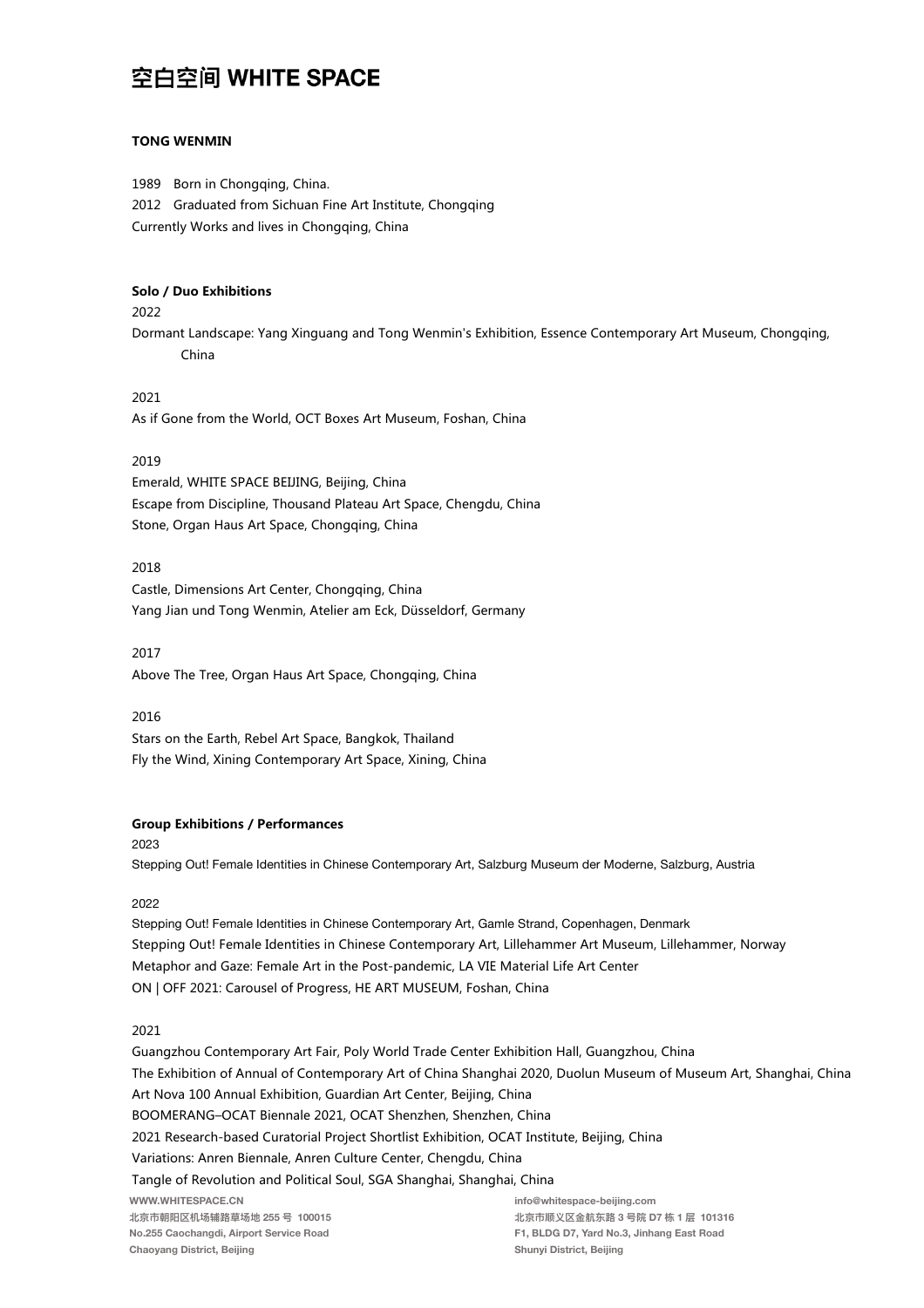A Show About Nothing, By Art Matters, Hangzhou, China Hyper\_Connection, 751 International Design Festival, Beijing 751 Art District, Beijing, China Super Fusion: 2021 Chengdu Biennale, Chengdu Tianfu Art Park, Chengdu, China Coordinate System · Sky Box, Hyundai Motorstudio Beijing, Beijing, China Flesh to Body to Object, zapbeijing, Beijing, China In the Midst of It All, G Museum, Nanjing, China To Be the Better One—The Methodology of the New Generation: New Work, New Identity, New Direction, New Life, Wind H Art Center, Beijing, China Stroll - from community to nature, Cloud Art Museum, Shenzhen, China

Wisdom of Everyday Life-Contemporary Art Invitation Exhibition, Museum of Contemporary Art Yinchuan, Yinchuan, China Gallery Weekend Beijing 2021 Public Sector, Gallery Weekend Beijing, Beijing, China

# 2020

2020 A4 Artist in Residence International Exchange Program Exhibition: People Nearby, A4 Art Museum, Chengdu, China A Tale of Two Cities: Chengdu & Chongqing, Chengdu Contemporary Image Museum, Chengdu, China Twelve Years: The Archives of Scene, UP-ON International Live Art Festival 2008-2020, Luxehills Art Museum, Chengdu, China \*A\* Wet Run Rehearsal, The 13th Shanghai Biennale "Bodies of Water", Power Station of Art, Shanghai, China Koganecho Bazaar 2020 Vol.2, Koganecho Area Management Center, Yokohama, Japan LI Family House Fortune Exhibition, Haofangtianji, Shenzhen, China From the Mundane World: Launch Exhibition of He Art Museum, He Art Museum, Shunde, China After Hope: Videos of Resistance, Asian Art Museum, San Francisco, USA Interruped Meals, HOW Art Museum (Shanghai), Shanghai, China Loading......, 2020 Art Power 100, Kuntai·Jiarui Culture Center, Beijing, China Temporary Syndrome, The Galaxy Museum of Contemporary Art, Chongging, China Homecoming Islet, Yuan Art Museum, Chongqing, China Innovation and Regeneration, Art Museum of Sichuan Fine Arts Institue, Chongqing, China Étude, Aranya Art Center, Beidaihe, China Embodied Mirror: Performances in Chinese Video Art, NCAF Beijing Space, Beijing, China Gallery Weekend Beijing 2020 Up&Coming Sector, Gallery Weekend Beijing, Beijing, China From Streets to Methodology: Performance Art in Southwest Area of China Since 2008, A4 Art Museum, Chengdu, China

# 2019

From Streets to Methodology: Performance Art in Southwest Area of China, A4 Art Museum, Chengdu, China Concept, Form and Daily Life —The 3rd Shenzhen Biennale of Contemporary Art (BCA), Design Society | The Sea World Culture and Arts Centre, Shenzhen, China

Sunset on a Dead End:The Notorious and Their Inexplicable Modes of Existence, Power Station of Art (PSA), Shanghai, China

The 7th Up-On International Live Art Festival, Tianfu College of Southwestern University of Finance and Economics, Chengdu, China

180 Years of Photograph in China, MoCA Yinchuan, Yinchuan, China

The Exhibition of Annual of Contemporary Art of China 2018, Beijing Minsheng Art Museum, Beijing, China

The Curation Workshop, OCT Art & Design Gallery, Shenzhen, China

A White Space Odyssey, WHITE SPACE BEIJING, Beijing, China

Longan, House of Egorn, Berlin, Germany

Disappearing Archives, Mocube, Beijing, China

#### 2018

WWW.WHITESPACE.CN 北京市朝阳区机场辅路草场地 255 号 100015 No.255 Caochangdi, Airport Service Road Chaoyang District, Beijing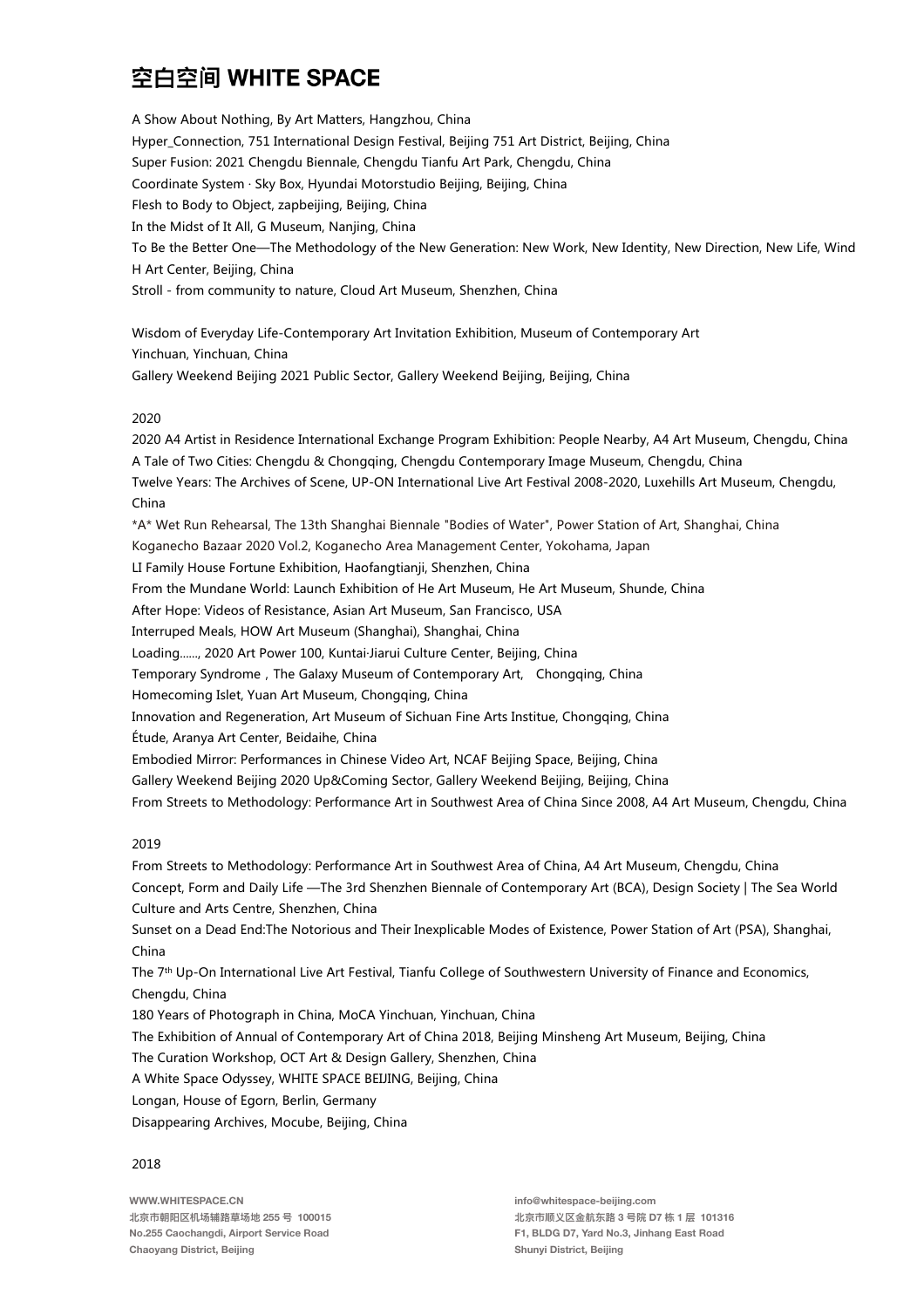Condition: Huayu Youth Award Finalist Exhibition, Huayu Art Center, Sanya, China Unidentified Landscape: Hotel Asia Project 2018, BARRAK, Okinawa, Japan Shift: Blue Roof Museum Exchange Exhibition, Wallace Gallery Morrinsvlle, Morrinsvlle, New Zealand The 6th Up-On International Live Art Festival, Blue Roof Museum of Chengdu, Chengdu, China Beyond Time and Space: Video Exhibition, Shanghai Duolun Museum of Modern Art, Shanghai, China Responding: International Performance Art Festival and Meeting 2018, Fukushima, Tokyo Japan Heterotopia on the Route, Galaxy Museum of Contemporary Art, Chongqing, China

# 2017

Forms as Thoughts: The 8<sup>th</sup> New Star Art Award Shortlisted Artists' Group Exhibition 2017, Deji Art Museum, Nanjing, China

The 5th Up-On International Live Art Festival, JZFZ Art Space, Chengdu, China Position and Disposition, The Galaxy Museum of Contemporary Art, Chongqing, China Shifting Permanence: Sichuan Performance Art, Adelaide Festival Centre, Adelaide, Australia Fourth Round: 100 Kilometers, Liao Liao Arts Dissemination Institution, Chengdu, China The Potential Expression: Young Artists Residency Program of Sichuan Fine Art Institute, CAEA Art Museum of Sichuan Fine Art Institute, Chongqing, China

The 2nd Circle Youth Arts Award Entries Works Exhibition, Circle Art Center, Shenzhen, China Rip It Up: The 2<sup>nd</sup> Changjiang International Photography & Video Biennale, Changjiang Museum of Contemporary Art, Chongqing, China

The 5th Contemporary Sculpture Award Entries and Awarding-Winning Works Exhibition, Luozhongli art Museum, Chongqing, China

Second Round:100 Kilometers, Liao Liao Arts Dissemination Institution, Chengdu, China

2016

The 11th ZAZ International Performance Art Festival, Petach Tikva Museum of Art; Performance Art Platform, Tel Aviv, Israel

Workshop: HW Factory Project, Hewei Iron Crafts Factory, Chongqing, China

Thirty Years of Body Art Performance Happening Project Art Documents of China, Beijing Minsheng Art Museum, Beijing, China

On the Other Side, Organhouse, Chongqing, China

The 4th Up-On International Live Art Festival, Shuijingtang, Chengdu, China

Stretching Conceptual Space: State and Method, Blue Roof Museum, Chengdu, China

How Long Is the Way to The Factory, Organhouse, Chongqing, China

Vienna-Chongqing International Culture Festival, LP Art Space, Chongqing, China

Parabiosis: International Contemporary Art Exhibition 2016, Chongqing Changjiang Museum of Contemporary Art, Chongqing, China

Light Art Performance, Arta Contemporary Art Institute, Lorestan, Iran

Crossing Border - Border Crossing: International Festival of Crossing Media, MOST Alternative Space, JCCAC Art Village, Hong Kong, China

# 2015

Links: Locality and Nomadism, The Galaxy Museum of Contemporary Art, Chongqing, China Inward Gazes: Documentaries of Chinese Performance Art, Macau Museum of Art, Macau, China The 3rd Up-On International Live Art Festival, Sichuan University Art Museum, Chengdu, China Transart Communication International Performance Art Encounter, Kassak Centre for Intermedia Creativity, A4, Galéria umenia Ernesta Zmetáka, Budapest, Hungary; Csemadok, Nové Zámky, Slovakia XVII-International Art Festival, Interakcje, Piotrkow Trybunalski, Poland 2015 Golden Field –The Project of Cross–Boarder Fieldwork Methods Practice, LP Art Space, ChongQing, China

WWW.WHITESPACE.CN 北京市朝阳区机场辅路草场地 255 号 100015 No.255 Caochangdi, Airport Service Road Chaoyang District, Beijing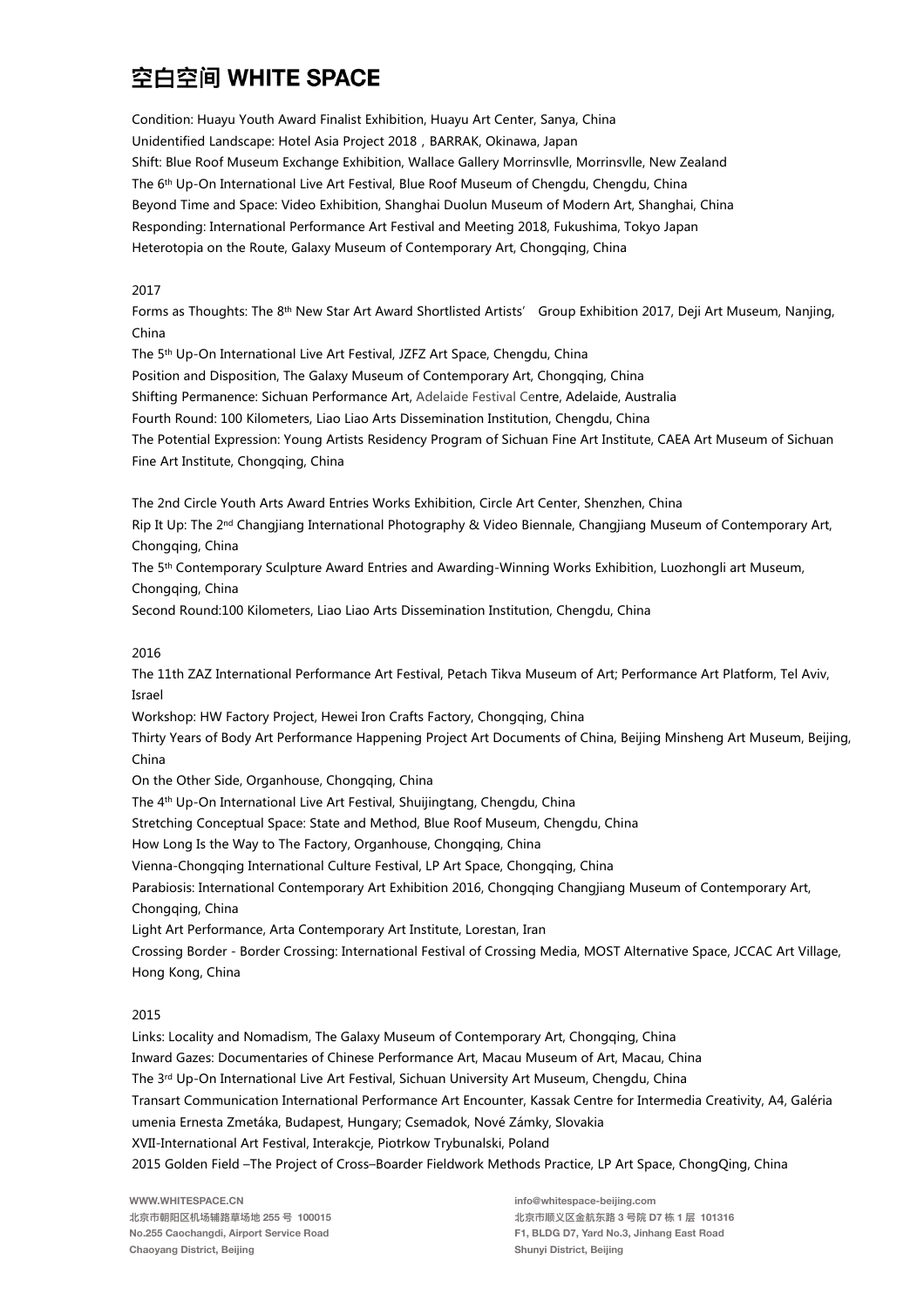#### 2014

Macau International Performance Art Festival 2014, Ox Warehouse, Macau, China Guangzhou Live 5 International Performance Art Festival, Youyou Contemporary Art Center, Guangzhou, china Organhaus Young Artists Workshop, Organhaus, Chongqing, China Meta-Chongqing Live Chongqing 2014, 501 Xu Space, Chongqing, China Pass The Flame-Performance Art Festival 2014, Chongqing, China XU-Space Young Artists Experimental Art Promotion Plan 2014, 501 Xu Space, Chongqing, China Asiatopia: The International Performance Art Festival 2014, Bangkok Art Culture Center, Bangkok; Chiangmai University Gallery, Chiangmai, Thailand Speed Shifting: Shenzhen Performance Project, Misthaus Experiment, Shenzhen, China "GUYU" China City International Performance Art Festival The 8<sup>th</sup> Round, BanPo International Art District, Xi'an, China

#### 2013

Macau International Performance Art Festival 2013, Ox Warehouse, Macau, China 501 Xu Space International Artist-Residency Project: Soft Blow, XU-Space, Chongqing, China Wuzhen Theatre Festival 2013, Wuzhen, china "GUYU" China City International Performance Art Festival The 7<sup>th</sup> Round, BanPo International Art District, Xi'an, China Spring Leaves Failing, XU-Space, Chongqing, China

Generation and Resonance, 501 Xu Space, Chongqing, China

## 2012

Longing for Homeland - Series of Activities of Migration and Habitation Programme, 501 Xu Space, Chongqing, China

#### **Awards, Residency & Scholarships**

2021 The Swiss Arts Council Artists Residency, Switzerland

2019

Offshore Residency, No Trace Art Season, Dinawan Island, Malaysia

#### 2018

Grand Jury Prize, Huayu Youth Award, Sanya, China First Prize, The 8th New Star Art Award, Deji Art Museum, Nanjing, China Kulturamt Landeshauptstadt Düsseldorf, Düsseldorf, Germanny

2017

Nomination Prize, The 5th Contemporary Sculpture Award, Luozhongli Art Museum, Chongqing, China Young Artists Residency program of Sichuan fine art institute, CAEA Art Museum of Sichuan Fine Art Institute, Chongqing, China

# 2016

Inward Gazes: Documentaries of Chinese Performance Art, Macau Museum of Art, Macau, China Rebel Art Space, Bangkok, Thailand

# 2015

Awarded, SAYA Embrace Project, Chengdu, China Xining Contemporary Art Space, Xining, China

WWW.WHITESPACE.CN 北京市朝阳区机场辅路草场地 255 号 100015 No.255 Caochangdi, Airport Service Road Chaoyang District, Beijing